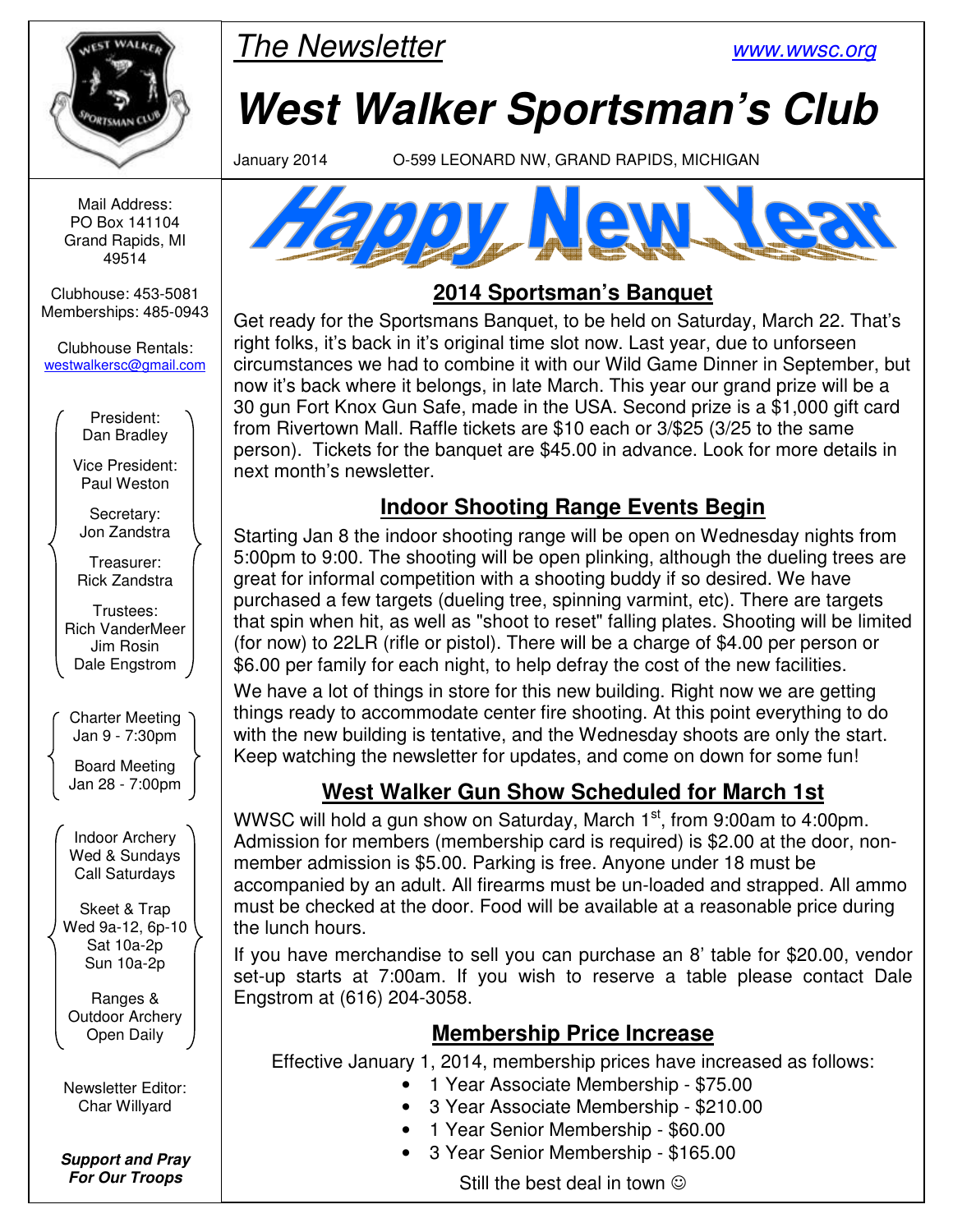#### **2014 Big Gun Raffle**

 early to make sure you are in all 12 drawings. Winners are drawn the last Tuesday of each month. Only 300 tickets are printed for this raffle and they are almost sold out, so don't delay. Tickets are \$60.00. Once you purchase your ticket you are in each of the remaining monthly raffles, so purchase Tickets can be purchased at the Range Office or Shooting Desk.

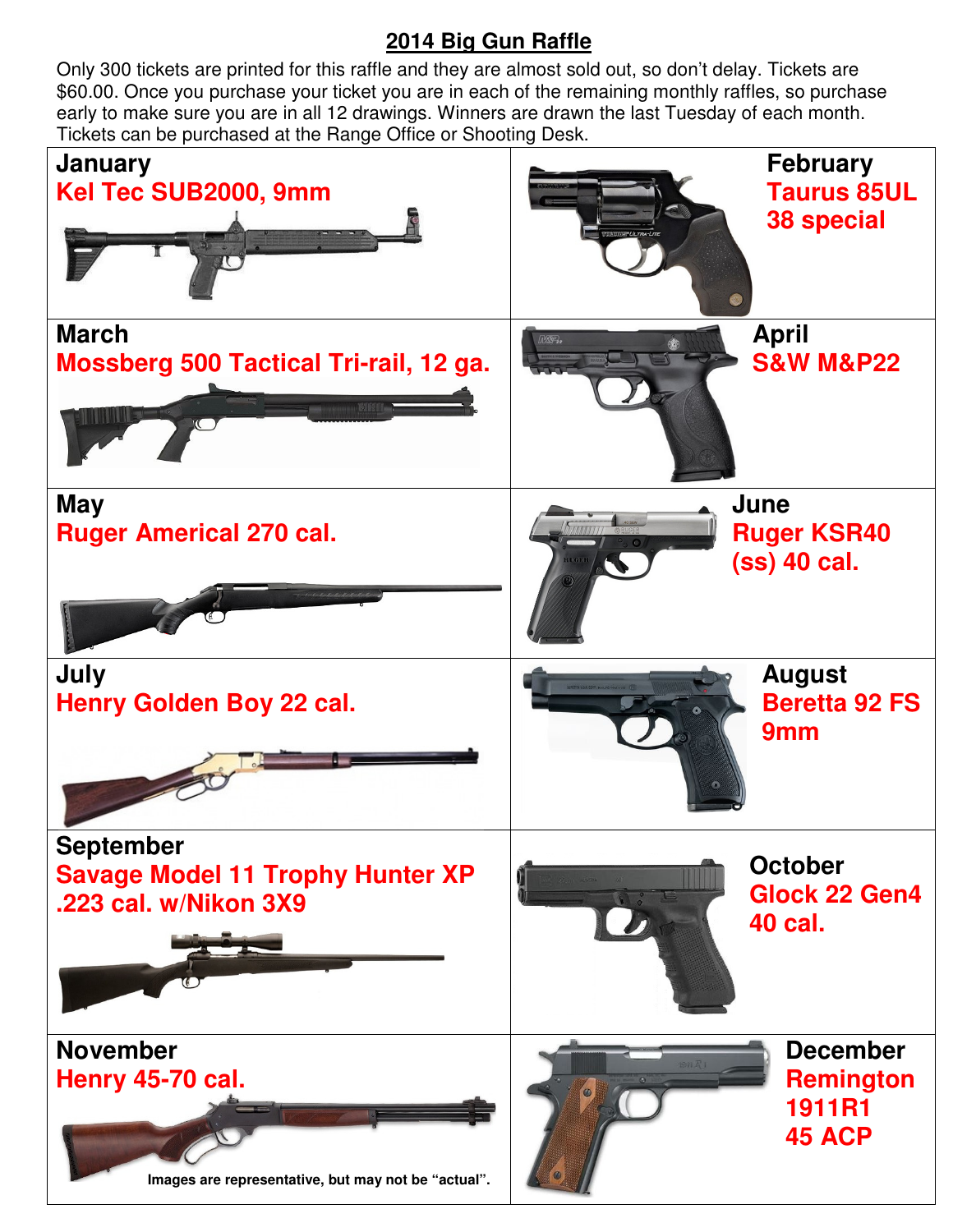#### **Winter Shotgun League**

#### **Dates**

#### **Events**

- Starting Date Sat, Jan 4
- 4 rounds must be in by Feb 1
- Last day to Shoot Sat, Mar 29
- Banquet Sat, April 12
- Trap
- Wobble
- Skeet All gauges

#### **Event & Line Fees**

- $\bullet$   $\overline{1}$ <sup>st</sup> event \$30.00
- Additional events \$15.00 each
- Individual lines \$4.50
- Pre-paid Card \$54.00

Each pre-paid card is a raffle ticket for a drawing for a free case of shells

Trophies will be awarded for  $1<sup>st</sup>$  place,  $2<sup>nd</sup>$  place and HOA HOA must shoot both Skeet and Trap

The kitchen will be open on Wednesday nights, Saturdays and Sundays. Steak nights will be held on Wednesday, February 5 and Wednesday, March 5. Join anytime, as long as you have 4 lines shot by Feb 1. You must be a member to participate.

#### **Winter Archery League**

Indoor archery leagues officially start January 16th. We will have one league on Thursday mornings at 9:30 and another league on Thursday evenings at 6:30. Each of these leagues will be 10 sessions. The cost for these leagues is \$70.00, which includes targets and a banquet. Contact Dave Whitney at 835- 5814 for information on the morning league and Chris Ferrari at 885-7027 for the evening league.

# **Shotgun Protections**

We had some pretty nasty weather for our first shotgun protections this December, but that couldn't keep a small group of die-hards from braving the weather for some fun. It took 15 minutes to shoot the line and 20 to warm up. Brrrrr, man-oh-MAN was it cold! But it was a lot of fun and we all look forward to this month's Shotgun Protections which will be held Saturday, January 11 at 2:00. Hopefully the weather will be a little more cooperative! Come out and join us!

| 2013 Big Gun Raffle |                                                     |                               |  |  |  |  |
|---------------------|-----------------------------------------------------|-------------------------------|--|--|--|--|
| <b>Jan 29</b>       | <b>Ruger SR22</b>                                   | Mike Freeman, #62             |  |  |  |  |
| Feb 26              | Henry Golden boy, 22 LR                             | Art Green, #12                |  |  |  |  |
| <b>Mar 26</b>       | <b>Bersa Thunder, .380</b>                          | Rick Zandstra, #186           |  |  |  |  |
| <b>Apr 30</b>       | Savage 93R17 BTVS 17HMR                             | Duane Downer, #86             |  |  |  |  |
| <b>May 28</b>       | Ruger LC9, 9mm                                      | Karl Feuerstien, #223         |  |  |  |  |
| <b>Jun 25</b>       | <b>Colt M4 Tactical, 22 LR</b>                      | Dale Carpenter, #49           |  |  |  |  |
| <b>Jul 30</b>       | S & W Bodyguard, w/Laser, .380                      | Tony Hendges,#57              |  |  |  |  |
| Aug 27              | Savage Model 11 Trophy, Nikon Scope - you pick cal. | Derk Dodde, #160              |  |  |  |  |
| Sep 24              | Ruger SR40, 40 cal.                                 | Al Green, #99                 |  |  |  |  |
| <b>Oct 29</b>       | <b>Remington 700 SPS, 30-06</b>                     | Kyle Schafer, #210            |  |  |  |  |
| <b>Nov 26</b>       | S & W M&P 9mm                                       | <b>Michael Filipiak, #187</b> |  |  |  |  |
| <b>Dec 30</b>       | Browning Maxus, Stalker, 12ga.                      | Jeff Moyer, #271              |  |  |  |  |

#### **January Range Hours**

**January 1 – 15**

Mon – Sat: 9:00am – 5:00pm Sundays: 10:00am – 5:00pm

#### **January 16 – 31**

Mon – Sat: 9:00am – 5:30pm Sundays: 10:00am – 5:30pm

Visit our website to see the schedule for the full year.

http://www.wwsc.org/ClubInfo/range\_hours.htm

#### **Gun Safes**

Walk – In Vault Doors Fort Knox – American Security – Graffunder

# **HOOGERHYDE SAFE**

1033 Leonard St NW, Grand Rapids, MI 49504 **Phone: (616) 458-6365** Fax: (616) 485-2554

# **SK FULL DRAW 3-D ARCHERY RANGE**

10751 12<sup>th</sup> Ave., Grand Rapids, MI 49534 Phone: **(616) 791-7970** 

Open 7 Days<br>
Dawn to Dusk **Stan Kurek**<br>
UWSC Men

WWSC Member